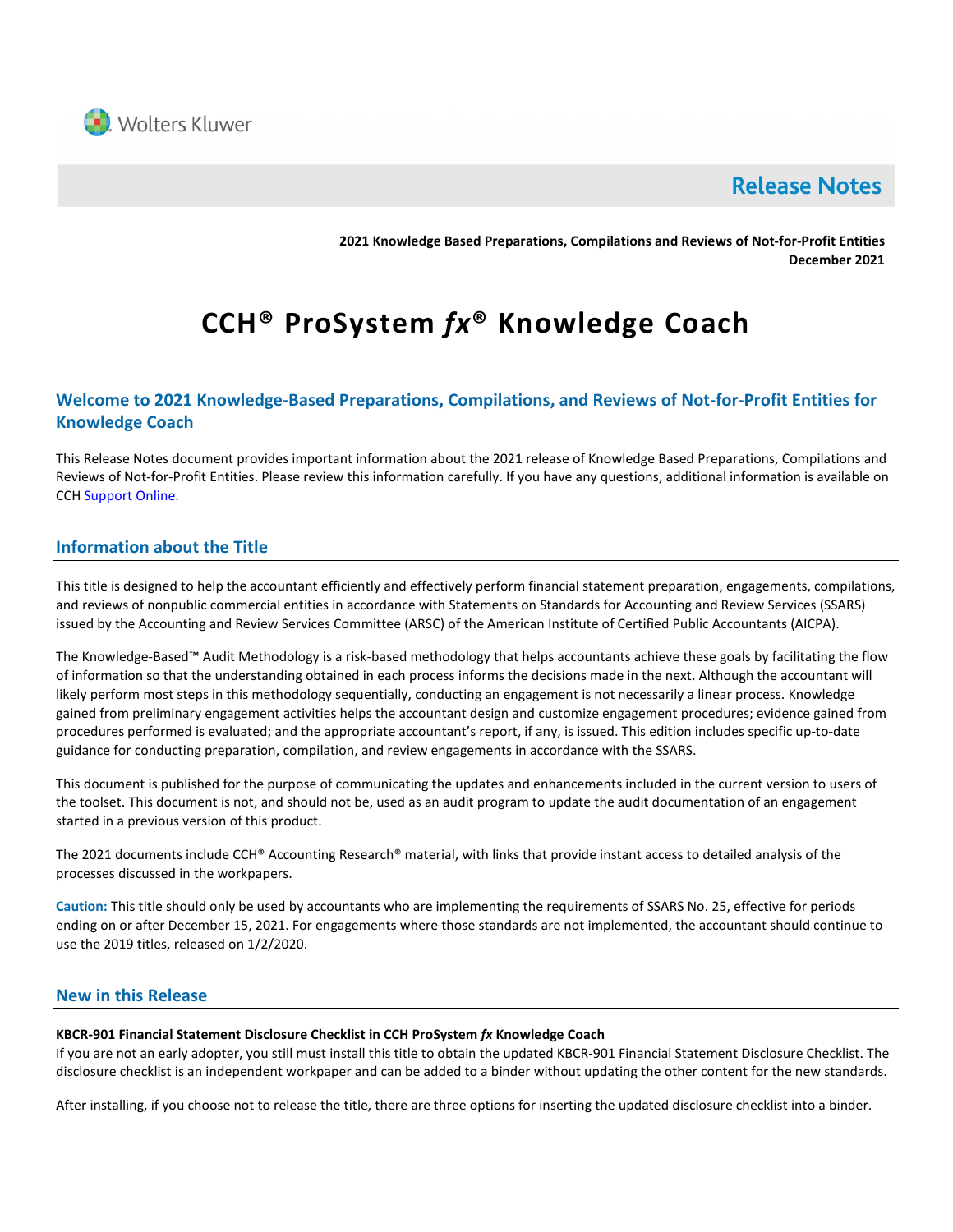**Note:** Each of these options requires a staff member or group to have the right "Insert Workpapers from Unreleased Titles," which can be assigned in the ADMIN module. The staff with this right are noted as "select staff members" in the options below.

The three options are:

- Select staff members can insert the updated checklist and delete the existing checklist from the binder. The new checklist will not include any of the prior responses. However, the user can refer to the checklist in the prior year binder and copy/paste any relevant information.
- Select staff members can use the Update Knowledge Coach Content feature to update to the 2021 checklist. To do this, first check in all workpapers except KBCR-901 Financial Statement Disclosures Checklists to avoid accidentally updating other workpapers. Then, right-click on KBCR-901 in the binder and select Update **Knowledge Coach Content > Update Selected Knowledge Coach Workpapers** to update only the disclosure checklist to the 2021 version. This option retains responses from the prior year other than the tailoring questions (table of contents).

**Note:** If other forms are accidently updated, the changes cannot be undone.

• Select staff members can create a binder template with just the updated disclosure checklist. Then, other staff members can copy and paste the disclosure checklist from the template into the client engagement binders. The new checklist will not include any of the prior responses. However, the user can refer to the checklist in the prior year binder and copy/paste any relevant information.

#### **2021 Edition of Knowledge-Based Preparations, Compilations and Reviews of Not-for-Profit Entities**

This edition features numerous enhancements, including:

- Enhancing instructions and procedures throughout the toolset to improve workflow
- Adding new CORs as follows:
	- o COR-201F Engagement Letter: Compilation of Financial Statements Prepared in Accordance with the Cash-Bases of Accounting
	- o COR-905 Communicating Significant Review Matters/Findings

# **CCH® ProSystem** *fx***® Engagement 2020 Compatibility**

This title can be installed on Engagement v2020 by first installing the Engagement v2020.2.4 Update. The latest update can be downloaded via CCH Software Delivery Manager. This update allows you to use the 2021 content without installing Engagement v2020 until your firm plans to update.

## **CCH Axcess Knowledge Coach Instructions and Information**

No installation is necessary. Once released, the title will be available for use after login. See the help topic Updating Industry Content to the [Latest Version](https://knowledgecoach.cchaxcess.com/Knowledge-Coach/Content/Engagements/Eng-Update-content.htm) for instructions about applying the updated title.

# **CCH ProSystem** *fx* **Knowledge Coach Instructions and Information**

#### **Updating Your Title**

If you are updating from a previous version of this title, review **Help > Knowledge Coach Help Topics**, then select "Updating to the Latest Version of a Workpaper" from the table of contents.

#### **Best Practices**

• Save changes to workpapers before closing the workpaper or binder to ensure data is correctly updated.